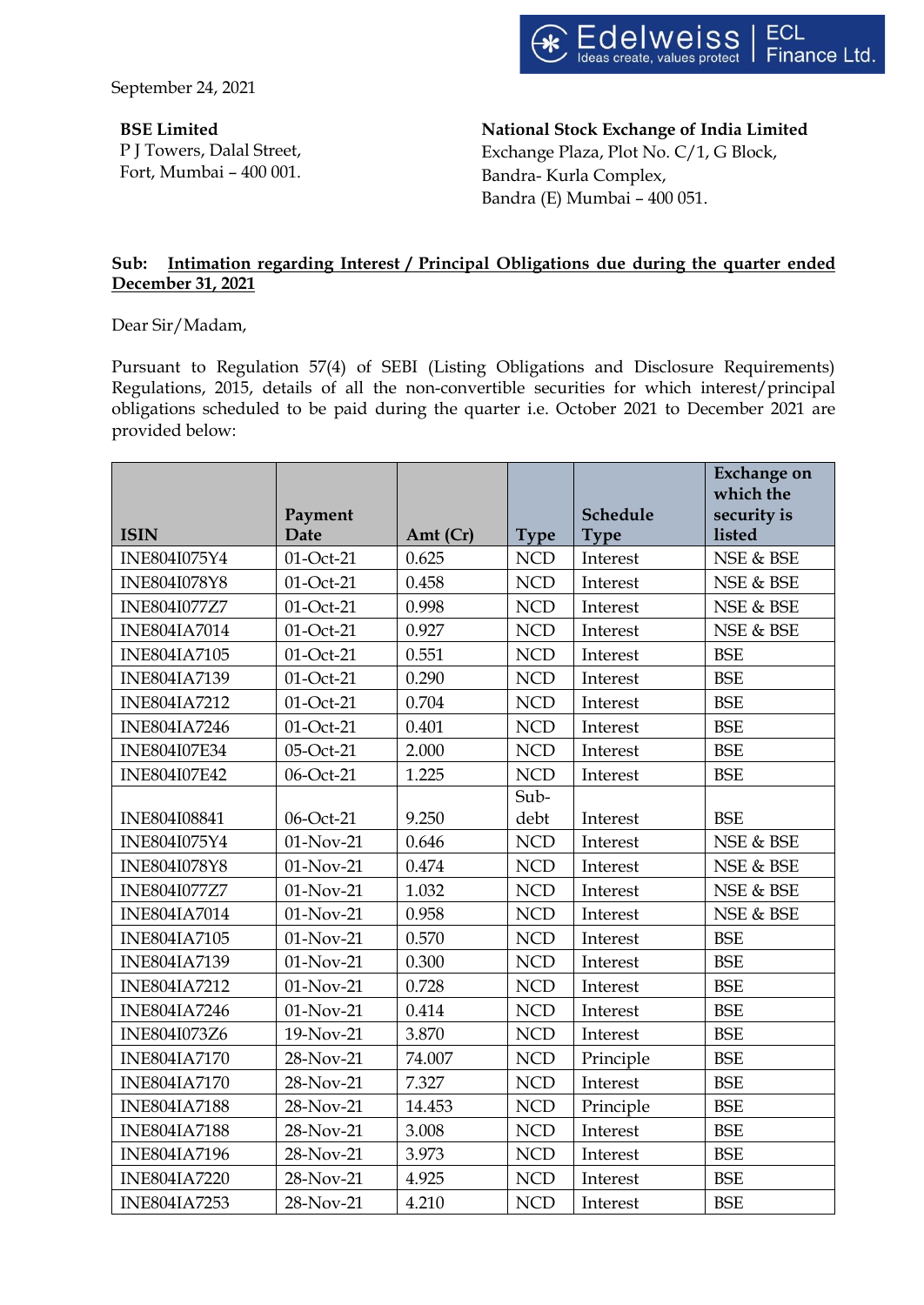| <b>INE804IA7261</b> | 29-Nov-21    | 4.915   | <b>NCD</b> | Interest  | <b>BSE</b> |
|---------------------|--------------|---------|------------|-----------|------------|
| <b>INE804IA7261</b> | 29-Nov-21    | 4.915   | <b>NCD</b> | Interest  | <b>BSE</b> |
| INE804I075Y4        | 01-Dec-21    | 0.625   | <b>NCD</b> | Interest  | NSE & BSE  |
| <b>INE804I078Y8</b> | 01-Dec-21    | 0.458   | <b>NCD</b> | Interest  | NSE & BSE  |
| <b>INE804I077Z7</b> | 01-Dec-21    | 0.998   | <b>NCD</b> | Interest  | NSE & BSE  |
| <b>INE804IA7014</b> | 01-Dec-21    | 0.927   | <b>NCD</b> | Interest  | NSE & BSE  |
| <b>INE804IA7105</b> | $01$ -Dec-21 | 0.551   | <b>NCD</b> | Interest  | <b>BSE</b> |
| <b>INE804IA7139</b> | 01-Dec-21    | 0.290   | <b>NCD</b> | Interest  | <b>BSE</b> |
| <b>INE804IA7212</b> | 01-Dec-21    | 0.704   | <b>NCD</b> | Interest  | <b>BSE</b> |
| <b>INE804IA7246</b> | $01$ -Dec-21 | 0.401   | <b>NCD</b> | Interest  | <b>BSE</b> |
| <b>INE804I07YF6</b> | 01-Dec-21    | 1.050   | <b>NCD</b> | Interest  | <b>BSE</b> |
| <b>INE804IA7279</b> | 05-Dec-21    | 20.776  | <b>NCD</b> | Interest  | <b>BSE</b> |
| INE804I07H49        | 22-Dec-21    | 2.452   | <b>NCD</b> | Interest  | <b>BSE</b> |
| <b>INE804I07YP5</b> | 24-Dec-21    | 0.520   | <b>NCD</b> | Interest  | bse        |
| <b>INE804I07YP5</b> | 24-Dec-21    | 0.520   | <b>NCD</b> | Interest  | bse        |
| <b>INE804IA7287</b> | 25-Dec-21    | 9.777   | <b>NCD</b> | Interest  | <b>BSE</b> |
|                     |              |         | Sub-       |           |            |
| INE804I08635        | 30-Dec-21    | 5.625   | debt       | Interest  | <b>BSE</b> |
| <b>INE804IA7311</b> | 30-Dec-21    | 25.000  | <b>NCD</b> | Princip   | <b>BSE</b> |
| <b>INE804IA7311</b> | 30-Dec-21    | 1.116   | <b>NCD</b> | Interest  | <b>BSE</b> |
| <b>INE804IA7311</b> | 30-Dec-21    | 150.000 | <b>NCD</b> | Principle | <b>BSE</b> |
| <b>INE804IA7311</b> | 30-Dec-21    | 6.693   | <b>NCD</b> | Interest  | <b>BSE</b> |
| <b>INE804I07E59</b> | 31-Dec-21    | 7.320   | <b>NCD</b> | Interest  | <b>BSE</b> |
| <b>INE804I07H64</b> | 21-Dec-21    | 0.096   | <b>NCD</b> | Interest  | <b>BSE</b> |

*\* In accordance with the holiday convention.*

Kindly take the same on record.

Thanking you,

Yours faithfully,

**CC:**

#### **For ECL Finance Limited**

**Kashmira Mathew Head – Governance & Compliance** KASHMIRA JOJI KASHMIRA JOJI | Digitally signed by KASHMIRA<br>MATHEW <del>| Date:</del> 2021.09.24 17:55:15 +05'30

Trade World, 4th Floor, Kamla Mills Compound, Senapati Bapat Marg, Lower Parel, Mumbai – 400 01

# **SBICAP Trustee Company Limited**

Apeejay House, 6th Floor, 3, Dinshaw Wachha Road, Churchgate, Mumbai - 400 020

## **1.National Securities Depository Limited 2. Central Depository Services Limited**

25th Floor, Marathon Futurex, N M Joshi Marg, Lower Parel (East), Mumbai - 400013

### **Axis Trustee Services Limited**

Axis House, 2nd Floor Wadia International Centre, Pandurang Budhkar Marg Worli, Mumbai-400 025